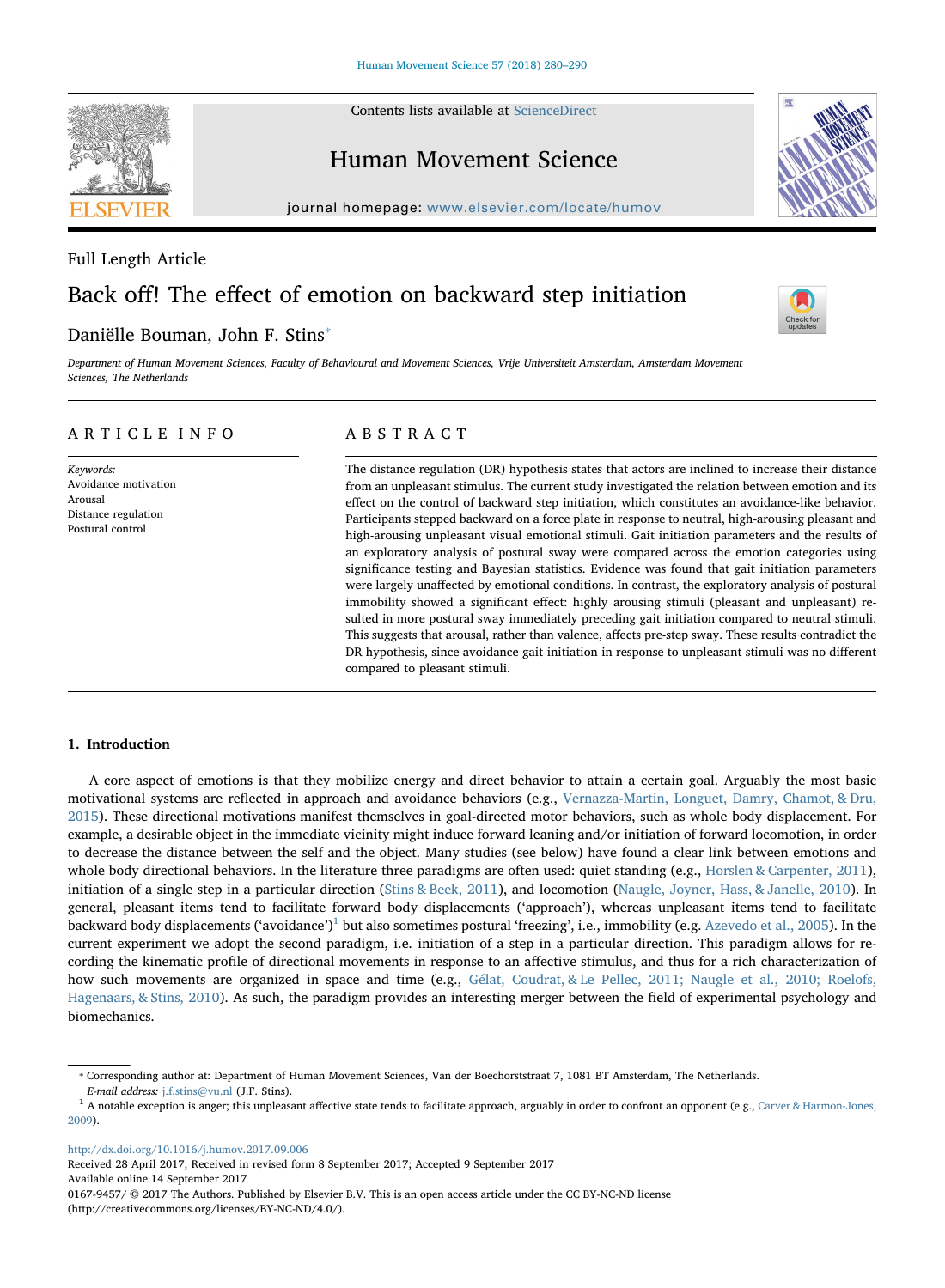Even though the coupling between emotion and whole-body displacement is not disputed, several theoretical perspectives exist that attempt to explain the nature of this relationship. [Beatty, Cranley, Carnaby, and Janelle \(2016\)](#page-10-6) identified five different theoretical frameworks to explain how emotional states affect the initiation of goal directed movements. One of the key findings of their meta-analysis was that there was empirical evidence for most of these frameworks, but with different effect sizes. The authors made several recommendations for empirical and conceptual future research. For present purposes we focus on one of the frameworks thus identified, namely the Distance Regulation (DR) perspective. This perspective states that the change in physical proximity of the actor to the outside world underwrites approach and avoidance behavior (e.g., [Markman & Brendl, 2005](#page-10-7)), and we aim to test a specific prediction derived from this perspective. Approach is defined as a decrease in distance between the actor and the stimulus, while avoidance is defined as an increase in distance. [Beatty et al. \(2016\)](#page-10-6) framed it thus: 'the real (or perceived) distance, and subsequent distance change of an individual relative to the locus of emotional stimuli influences motor behavior.'(p. 238). An obvious prediction of the DR perspective would be that pleasant (appetitive) stimuli motivate a decrease in distance, whereas unpleasant stimuli motivate an increase in distance. The gait initiation paradigm, whereby participants physically increase or decrease the distance between themselves and the stimulus, therefore seems ideally suited to test specific predictions derived from the DR perspective.

Some studies have directly contrasted approach and avoidance related movement patterns within the same design (e.g. [Stins](#page-10-8) [et al., 2011; Yiou, Gendre, Deroche, & Le Bozec, 2014](#page-10-8)), while others have studied only forward (i.e., approach) gait initiation (e.g. [Stins, van Gelder, Oudenhoven, & Beek, 2015a; Stins, Van Gelder, Oudenhoven, & Beek, 2015b\)](#page-10-9) with affective stimuli. Even though humans typically move forward when approaching a desirable item or attractive person, the reverse situation, i.e., moving backward so as to avoid something unpleasant or unattractive, has not been sufficiently studied. We know of four studies that not only included a condition involving forward stepping but also a condition involving backward stepping in response to emotion-eliciting images. We will discuss all four below, focusing specifically on the subset of data relating to backward gait initiation (GI). To anticipate, results involving forward GI tend to show the effects in the expected direction, i.e., facilitation of forward GI with pleasant compared to unpleasant items, but the reverse pattern with backward GI is not so clear cut and therefore deserves further study.

The first study to adopt forward and backward GI with emotional pictures was conducted by [Stins and Beek \(2011\)](#page-10-2), who used pleasant and unpleasant images adopted from the International Affective Picture System (IAPS; [Lang, Bradley, & Cuthbert, 2005\)](#page-10-10). Participants were tested in either the congruent condition (step forward when seeing a pleasant picture; step backward when seeing an unpleasant picture) or the incongruent condition (step forward when seeing an unpleasant picture, step backward when seeing a pleasant picture). Thus, when a picture was shown, participants had to categorize it as pleasant or unpleasant, and respond according to the instructions. When analyzing forward and backward stepping separately, the authors found clear effects of emotion on the efficiency with which forward gait was initiated, but no effects when backward GI was considered. That is, backward GI was equally fast with pleasant and unpleasant pictures. [Stins et al. \(2011\)](#page-10-8) performed a similar experiment but with happy and angry faces. In the congruent blocks, participants had to step forward when categorizing a face as being happy and backward when categorizing it as being angry. In the incongruent blocks, this mapping was reversed. Similar to [Stins and Beek \(2011\),](#page-10-2) no effect of emotion on reaction time was found when only backward steps were considered; RTs were equally fast in response to both types of facial expressions. A third study was done by [Yiou et al. \(2014\).](#page-10-11) Participants had to first mentally classify a picture as either pleasant or unpleasant. Then, according to instructions and emotion, they had to step forward with either the preferred leg or (in another condition) the nonpreferred leg. In other conditions participants had to select a leg and step in the backward direction. All participants performed both the congruent (forward-pleasant) and incongruent (forward-unpleasant) conditions. Looking at the subset of data involving backward stepping, [Yiou et al. \(2014\)](#page-10-11) found no effects of emotion on the time to initiate a step in the required direction. The only kinematic parameter that showed a significant effect in backward stepping was the center of mass velocity at the time of swing foot-off: the velocity was lower in response to pleasant compared to neutral pictures. In a fourth study by [Stins, Lobel, Roelofs, and Beek \(2014\)](#page-10-12) instructions were to step forward or backward depending on the gender of a face (which could be either happy or angry). Again, the authors found no effect of emotion on backward stepping; in this study also forward GI was unaffected by the emotional expression. However, it is important to note that the emotion of the stimuli was task-irrelevant, as participants had to base their response (forward or backward stepping) on the gender.

The general picture that emerges from these studies is that the effects of emotion are more prominent for forward stepping than for backward stepping. This asymmetry deserves further investigation since it is unclear why DR would hold only for approach-like behaviors (easier GI toward pleasant compared to unpleasant stimuli), but not for avoidance-like behaviors (backward GI). The observation that forward and backward stepping in response to affective stimuli yields asymmetric behavioral patterns could be due to various factors. For example, there could be an inherent asymmetry in the motor control of forward vs. backward stepping, independent of emotion. This asymmetry is in fact evident in the respective kinematic profiles of the step patterns of the studies described previously. To illustrate, [Stins and Beek \(2011\)](#page-10-2) found that forward steps were larger compared to backward steps, regardless of the emotional content of the stimulus. In addition, [Stins et al. \(2011\)](#page-10-8) found that participants stepped backward faster compared to forward, again regardless of emotional content. Both the peak velocity and the movement times were faster in backward stepping. Furthermore, [Stins et al. \(2014\)](#page-10-12) found that participants made a larger step forward than backward, regardless of the emotional content of the stimuli. From a more psychological perspective, it has also been suggested that backward stepping is less automatized than forward stepping since visual guidance is mostly absent in backward stepping ([Stins et al., 2011\)](#page-10-8). This may induce the need for additional cognitive effort to parameterize the step, making the step less automatized compared to forward stepping.

However, at this stage it is premature to conclude that emotion does not affect backward stepping for the following two reasons. First, in all previous studies participants had to mentally classify the stimulus before initiating a step, since their response depended on the (emotional) content of the stimulus. This setup may impose additional constraints on the working memory of participants, thereby potentially obscuring subtle biomechanical markers of avoidance tendencies in backward stepping. Note that in three recent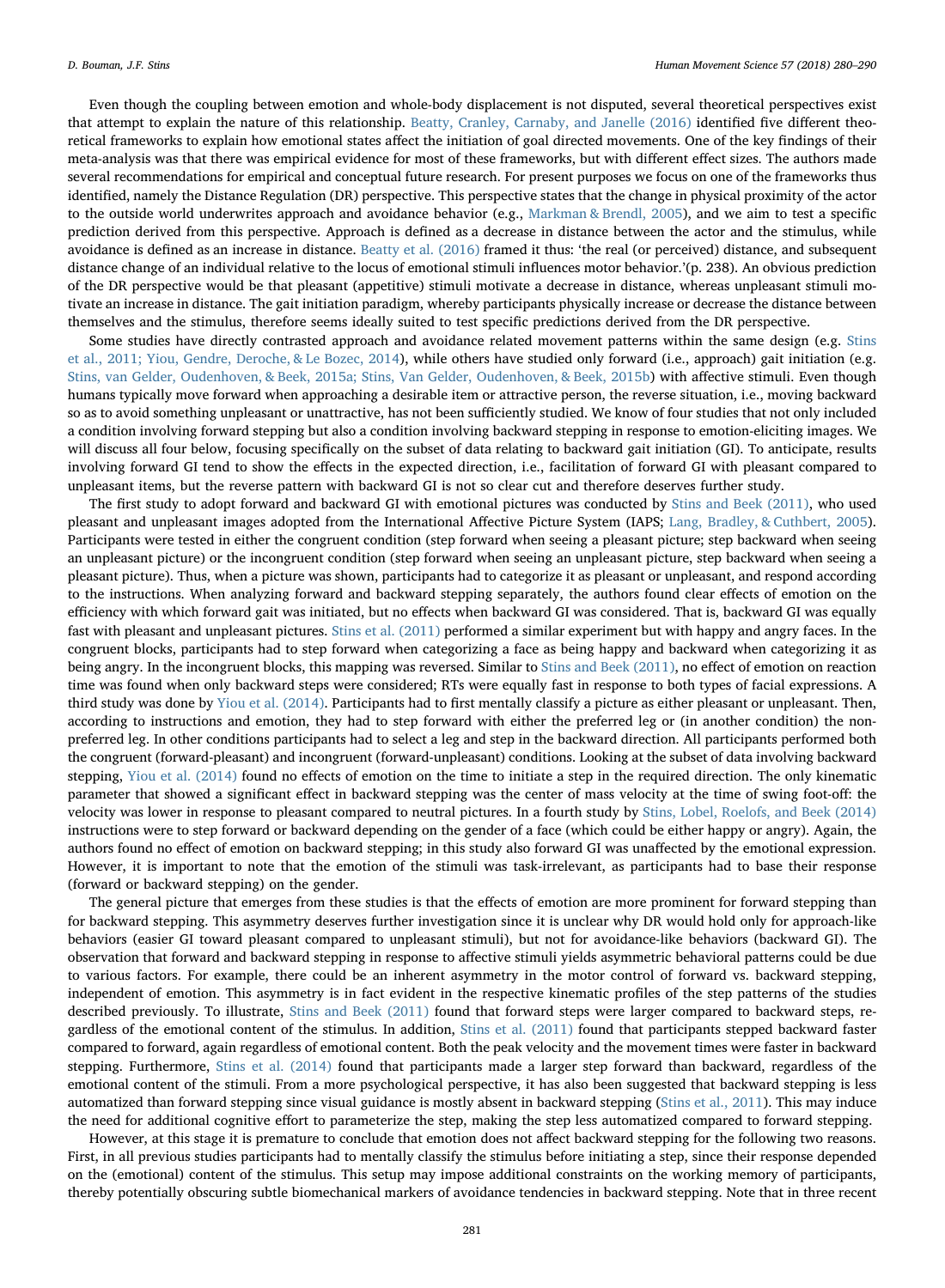experiments [\(Bouman, Stins, & Beek, 2015; Naugle, Hass, Joyner, Coombes, & Janelle, 2011; Stins et al., 2015a, 2015b\)](#page-10-13) the response choice element was removed; subjects always had to step forward with the same leg. Interestingly, all three experiments found clear evidence for effects of emotion pictures on the control of forward GI, but the overall pattern of results is somewhat complicated because the effects were modulated by viewing duration. Second, the previous studies failed to reject the null-hypothesis (i.e.,  $p > 0.05$ ) when only backward stepping was considered. However, the absence of a significant effect cannot be taken to imply the presence of a (true) null effect. In fact, other statistical procedures (Bayesian statistics; see below) need to be adopted in order to draw such a conclusion. Therefore, there is as of yet no solid statistical evidence that backward stepping is unaffected by emotion.

In the current experiment we addressed both these issues. First, we tested backward stepping in isolation, thereby excluding the decision-making component: participants had to step backward in response to all (emotion-eliciting) stimuli. Second, we performed not only null-hypothesis significance testing, but also Bayesian statistics to specifically test the evidence in favor of the null-hypothesis (for details, see [Dienes, 2014\)](#page-10-14), i.e., no difference between emotion categories on parameters of backward GI. If we indeed find that emotion does not affect backward GI, as has been suggested by previous studies, this will strengthen the notion that there is an asymmetry in whole-body movement regarding approach and avoidance motivations, which would be difficult to reconcile with a literal reading of the DR perspective.

### 2. Method

#### 2.1. Participants

Thirty individuals (16 females; Mean age = 23.6 yrs.,  $SD = 3.3$ ) participated in the experiment. All participants were screened for injuries of the lower extremities or difficulties with stepping due to another cause. The local ethics committee approved of the experimental protocol before it was conducted. Informed consent was obtained from all individual participants included in the study.

# 2.2. Materials and methods

Posturographic data were recorded using a custom-made 1 m  $\times$  1 m strain gauge force plate (sampling frequency: 100 Hz), which was rotated 45 degrees to ensure that participants had sufficient room to execute a step backwards, that is, diagonally across the force plate. Forces were recorded with eight sensors embedded in the plate; four measuring forces in the z direction, and two sensors for the x and y directions, respectively. The data from these sensors were converted to the total force in three directions ( $Fx$ ,  $Fy$ , and  $Fz$ ), from which moments ( $Mx$ ,  $My$ ,  $Mz$ ) were calculated. The Center of Pressure (COP) was then calculated using the  $Mx$  and  $My$  vectors. The COP represents the point of application of the ground reaction force (for details see [Brenière, Cuong Do, & Bouisset, 1987](#page-10-15)).

Images were shown on a 55-inch monitor placed 30 cm in front of the participant at eye-level. The image size was  $32 \times 43$  cm, so that it was completely visible while standing close to the screen. Image onset and offset were detected by a photodiode attached to the monitor, which was not visible to the participant, and was synchronized with the force plate recording. The stimuli were chosen from the IAPS [\(Lang et al., 2005\)](#page-10-10). Only high-arousal pictures were used since previous research showed that especially these pictures have discernible impact on gait initiation [\(Stins et al., 2015a, 2015b\)](#page-10-9). Three picture categories were used: (1) erotica (high arousal pleasant), ([2](#page-2-0)) mutilation (high arousal unpleasant), and (3) neutral. Twenty unique pictures were chosen from each picture category.<sup>2</sup> Note that the erotica and mutilation pictures in the present experiment were also used in at least three previous GI studies [\(Bouman](#page-10-13) [et al., 2015; Naugle et al., 2011; Stins et al., 2015a, 2015b](#page-10-13)). At the end of the experiment, the participants filled out the 9-point Self-Assessment Manikin (SAM), rating each image on valence and arousal, with higher scores meaning more pleasant and more arousing ratings.

# 2.3. Procedure

After having signed the informed consent form, participants stepped onto the force plate. They were instructed to touch a piece of white tape, which was attached to the force plate in the corner closest to the monitor, with their toes, to ensure that all participants started in the same initial position. From this position, participants had to initiate a step backwards towards the opposite corner, which was thus furthest away from the monitor. A 5-min practice session preceded the experiment.

At the start of each trial, an on-screen message instructed the participants to stand with their feet shoulder-width apart and to look at the fixation cross. The fixation cross remained visible on screen for three seconds, after which one of the IAPS images appeared. The duration of the image varied randomly between 2 and 4 s, so that participants could not anticipate the timing of the disappearance of the image. Participants had to stand still during the image presentation and had to initiate a step backward as soon as the image disappeared from screen. No instructions on step length and speed were given. All steps were initiated with the right leg and after stepping participants had to wait for a message to appear on screen, after which they resumed their original position and awaited a new trial. The cue for GI was the offset (i.e., disappearance) of the stimulus. At each trial, participants likely loaded and parameterized the relevant motor program for backward GI, awaiting picture offset. Our paradigm involving at least 2 s viewing

<span id="page-2-0"></span><sup>2</sup> IAPS pictures for each picture category: Neutral: 2038, 2102, 2104, 2190, 2200, 2210, 2270, 2305, 2440, 7004, 7006, 7010, 7025, 7035, 7041, 7050, 7410, 7705. Catch: 7150, 2215. Erotica: 4001, 4607, 4608, 4609, 4611, 4625, 4643, 4645, 4649, 4651, 4653, 4658, 4659, 4660, 4670, 4680, 4683, 4687. Catch: 4694, 4002. Mutilation: 3000, 3010, 3016, 3017, 3030, 3051, 3060, 3061, 3062, 3068, 3069, 3071, 3080, 3100, 3130, 3150, 3170, 3400. Catch: 3063, 3064.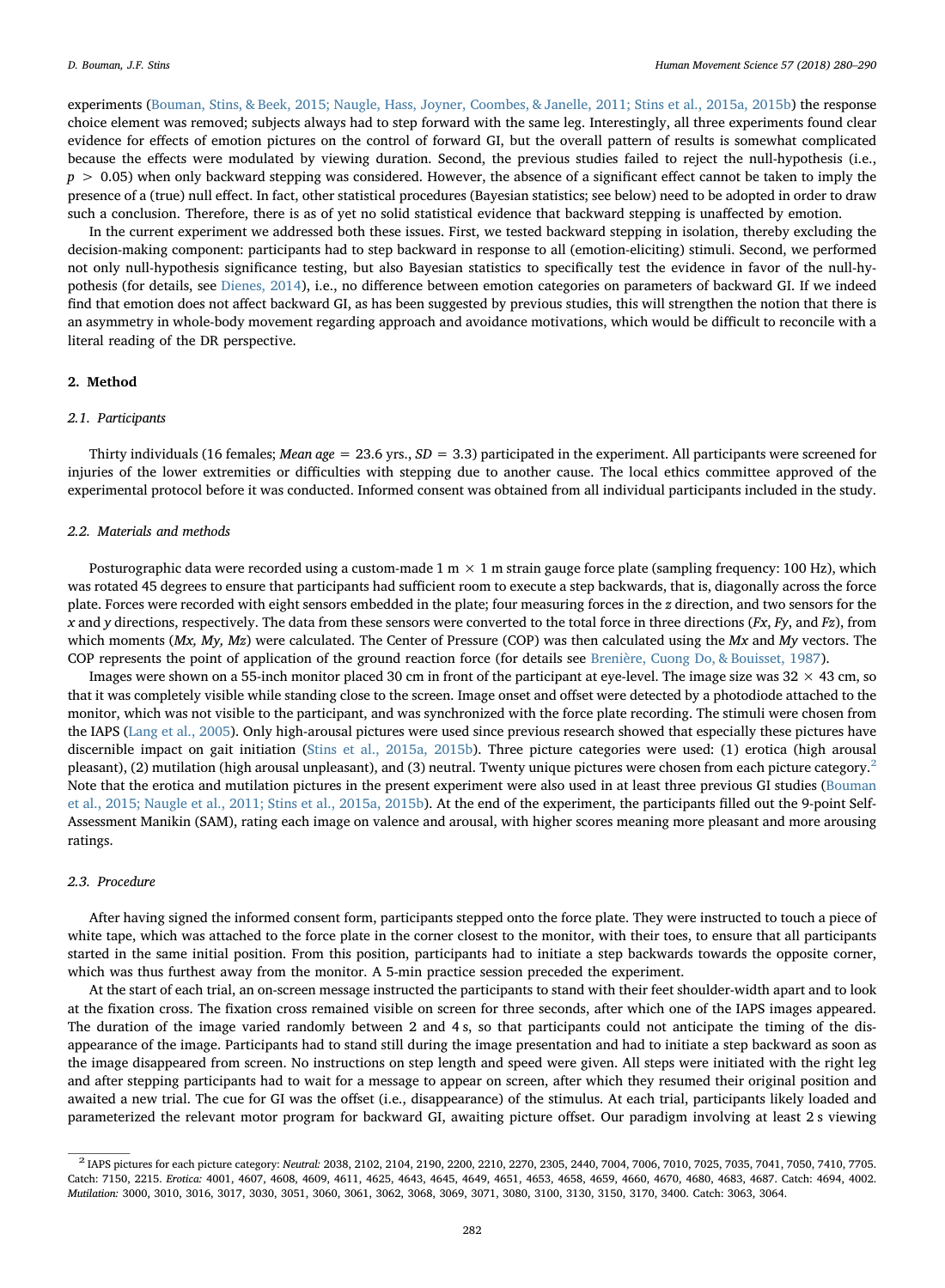<span id="page-3-0"></span>

Fig. 1. Graphic representation of the COP trace of a representative backward step. The COP trace consists of four sections; S1 involves building up of momentum in order to accelerate the body center of mass sideways and backward. S2 is the weight shift period during which body weight is transferred to the (left) stance leg (yielding a single support phase), hence a lateral displacement of the COP. The abrupt change in the COP trace, where S2 ends and S3 begins, corresponds to the phase during which the (right) swing leg moves backward, and then lands behind the body but is still unloaded. During S3 the (left) stance leg becomes unloaded and the right (now posterior) leg becomes loaded, so that the body center of mass makes a rapid and large posterior shift. S3 thus involves a double support phase (both feet temporarily loaded). During the change from S3 to S4 there is again a single support phase but now for the right leg. Finally, during S4 the left leg is again positioned adjacent to the right leg; the COP moves sideways and comes to a halt somewhere between the feet.

duration allows us to assess whether emotional content interfered with this process of parameterization and execution of the motor program, as evidenced by the COP profile. This paradigm has been used in previous research [\(Bouman et al., 2015; Naugle et al.,](#page-10-13) [2011; Stins et al., 2015a, 2015b\)](#page-10-13), all involving forward GI.

All 60 IAPS images were presented in random order, with a break of a self-chosen length after every 20 trials. Within each block of 20 trials, two catch trials were added which consisted of a big red cross appearing directly after picture offset, and requiring no step. This ensured that participants were paying attention to the task. In total, 18 steps were recorded within each of the three picture categories.

Finally, participants filled out the SAM scale for all 60 images. The images were shown in random order on a monitor and participants used paper and pencil for ratings.

# 2.4. Data reduction

The COP data and the force plate data were rotated by 45 degrees (due to the rotation of the force plate; see [Stins et al., 2015a,](#page-10-9) [2015b](#page-10-9)), generating a new time-series with the anterior-posterior (AP) COP component in the direction of the screen and the mediolateral (ML) COP component representing sideways movement. The data were filtered using a 5-point moving average. [Fig. 1](#page-3-0) shows a representative COP trace of a backward step and an explanation of the key events. The overall shape of the trace is similar to earlier studies reporting backward GI (e.g., [Stins et al., 2011\)](#page-10-8). Given that the COP traces of forward and backward GI are comparable (yet flipped along the horizontal axis) this indicates that the steps are biomechanically comparable, so that we can accurately compute GI parameters in a similar way as with forward GI. The following GI parameters were analyzed:

#### 2.4.1. Reaction time

The reaction time was determined as the time interval between picture offset (cue for GI) and the time at which the force in the anterior direction exceeded 5 N (cf. [Bouman et al., 2015\)](#page-10-13).

#### 2.4.2. APA amplitude

The anticipatory postural adjustment (APA) is the first period within the unfolding of the GI. The shape and timing profile of the APA represents the build-up of momentum, in order to accelerate the body in the required (backward) direction at a certain velocity ([Lepers & Brenière, 1995](#page-10-16)). The measure used in the present study was the magnitude of displacement in AP-direction between the initial position of the COP and the most anterior and lateral displacement of the COP in the direction of the right leg. This period within GI has is labelled 'S1' in [Fig. 1;](#page-3-0) cf. [Naugle et al. \(2011\).](#page-10-17)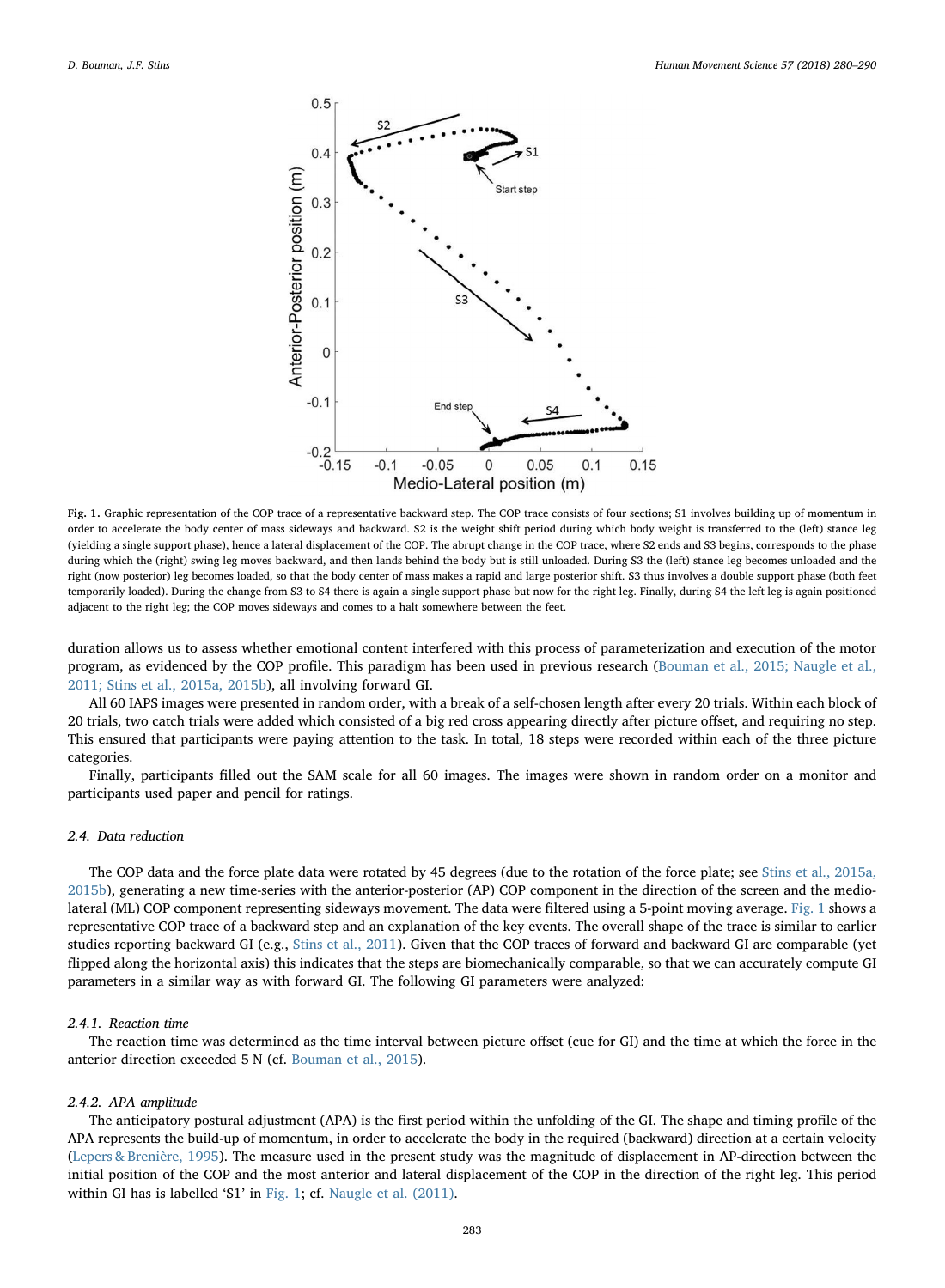# 2.4.3. Peak velocity

Maximum velocity of the COP during the step within S3. Velocity was determined by numerical differentiation of the COP trace in the AP-ML plane. In general, peak velocity will be reached when the swing and the stance leg are both on the plate and when the largest weight shift occurs.

# 2.4.4. Step length

The difference along the AP-axis between the initial position of the COP and the final position after completing the step.

#### 2.4.5. Postural sway

In addition to parameters related to step execution, the data also allowed us to investigate whether postural sway is affected by emotional cues. There is evidence from the quiet standing literature that emotional pictures (especially unpleasant ones) can induce a temporary reduction in sway (e.g. [Azevedo et al., 2005; Facchinetti, Imbiriba, Azevedo, Vargas, & Volchan, 2006; Roelofs et al.,](#page-9-0) [2010\)](#page-9-0), which has been related to a 'freezing response'. There is also evidence that a brief postural immobility phase accompanies the gait initiation profile (e.g. [Stins et al., 2011](#page-10-8)). In addition, previous research has found that emotional content affects COP-trajectories prior to execution of a forward step [\(Fawver, Beatty, Naugle, Hass, & Janelle, 2015](#page-10-18)). It could be the case that our mutilation stimuli not only induce motivational tendencies to step backwards, but also postural immobility. Since we did not know in advance which sections of the COP trajectory would be sensitive to emotion, we decided to adopt an exploratory analysis (cf. [Wagenmakers, Wetzels,](#page-10-19) [Borsboom, Van der Maas, & Kievit, 2012](#page-10-19)), and focus on three sections in the trajectory that might potentially reveal emotion-induced postural immobility.

We focused on three time windows: 1) 0–200 ms after stimulus onset; 2) −200 ms to 0 before stimulus offset; 3) 0–200 ms after stimulus offset. These time windows were chosen to include the whole trial of viewing and responding to the emotional images. The length of these windows was chosen on the basis of our consideration to reject RTs that were below 200 ms. By choosing the time window of 200 ms, we ensured that postural activity related to step initiation would not interfere with our measure of postural immobility. For each of these time windows (thus consisting of 20 COP samples) we calculated the integrated length of the COP path, i.e., sway path length. Small values of this measure correspond to immobility and may be indicative of automatic and fast postural adjustments.

# 2.5. Statistical analysis

Four dependent GI variables (RT, APA, peak velocity, and step length) were analyzed in IBM SPSS (version 23) using a 3-way (emotion: neutral, pleasant, unpleasant) multivariate repeated measures analysis of variance (RM MANOVA) to control for type-I error, since these dependent measures are potentially related (see [Naugle et al., 2011; Stins et al., 2015a, 2015b\)](#page-10-17). Follow-up analyses of the four dependent variables were performed using separate one-way repeated measures analyses of variance (RM ANOVAs). The three postural sway measures are likely unrelated to gait initiation and, in addition, they represent the same measure (sway) under different conditions (time and emotion). Sway path length was therefore analyzed using a separate 3 (time: onset, pre-offset, postoffset)  $\times$  3 (emotion: neutral, pleasant, unpleasant) RM ANOVA.

Greenhouse-Geisser correction was used if the assumption of sphericity was violated. Significant effects were examined using post hoc paired samples t-tests with Bonferroni correction. Separate ANOVAs (emotion: neutral, pleasant, unpleasant) were performed on both the arousal and valence SAM scores. Alpha was set to 0.05.

Both partial eta squared ( $\eta_p^2$ ) and generalized eta squared ( $\eta_G^2$ ) are reported as measure of effect size since they are differentially affected by study design (see [Bakeman \(2005\), Olejnik and Algina \(2003\),](#page-9-1) and [Lakens \(2013\)](#page-10-20) for details on theory and calculation). For the post hoc paired-samples t-tests, both Hedges'  $g_{\text{average}}(g_{\text{av}})$  and a common language (CL) effect size are reported (see [Lakens](#page-10-20) [\(2013\)](#page-10-20) for details and calculation). The CL effect size is a percentage that represents the probability, after controlling for individual differences, that a given person scores higher in one condition compared to the other.

Since previous research did not find effects of emotion on backward GI, Bayesian comparisons of means were performed using JASP (Version 0.7.5; cf. [Love et al., 2015; Morey & Rouder, 2015; Rouder, Speckman, Sun, Morey, & Iverson, 2009\)](#page-10-21) to test whether the data support the null-hypothesis. This analysis can be used to calculate so-called Bayes factors (BF), which quantify the relative evidence for the null hypothesis vis-à-vis the alternative hypothesis. For more information on Bayesian analysis see [Dienes \(2014\)](#page-10-14) and [Jarosz and Wiley \(2014\)](#page-10-22). The default Cauchy prior width of 0.707 was used to calculate the  $BF_{01}$  for each comparison. The  $BF_{01}$ indicates how much more likely the data support the null-hypothesis (no difference between the two means) compared to the alternative hypothesis.  $BF_{10}$  is simply  $1/BF_{01}$ . BF smaller than 3 is treated as inconclusive evidence, BF between 3 and 10 as moderate evidence, while BF higher than 10 is seen as strong evidence.

#### 3. Results

We removed 7.2% (117 out of 1620) of the trials due to excessive postural movement before the cue for GI, i.e., picture offset (8), stepping with the left leg (12), stepping too soon (RT < 200 ms) (55), stepping too late (RT > 1000 ms) (28), and an atypical APA profile based on visual inspection (14).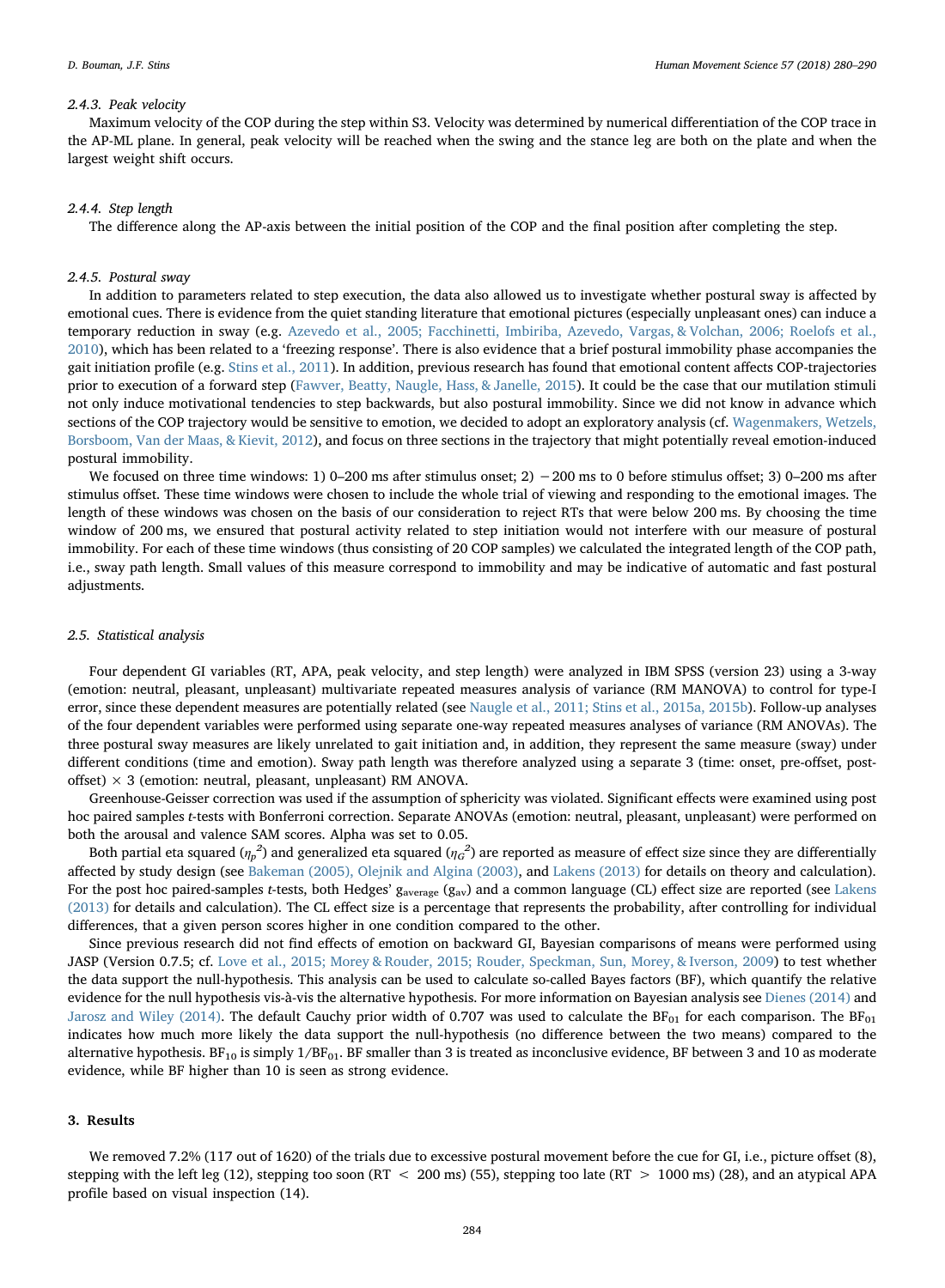<span id="page-5-0"></span>Table 1

| Table 1                                                                       |  |
|-------------------------------------------------------------------------------|--|
| Mean valence and arousal SAM scores (mean $+$ SD) for all emotion categories. |  |

| Category   | Valence    | Arousal    |
|------------|------------|------------|
| Neutral    | 5.16(0.22) | 1.65(0.63) |
| Erotica    | 6.06(0.85) | 4.34(1.52) |
| Mutilation | 2.17(0.96) | 6.17(1.64) |

# 3.1. SAM

SAM scores are reported in [Table 1.](#page-5-0) The pattern of valence scores was as expected and differed across all three categories, with erotica being scored as more pleasant compared to neutral (t(29) = 5.66,  $p < 0.001$ , Hedges  $g_{av} = 1.41$ , CL = 85%) and mutilation  $(t(29) = 15.14, p < 0.001$ , Hedges  $g_{av} = 4.18$ , CL = 99%). Mutilation was scored as more unpleasant compared to neutral (t(29)  $= 16.51, p < 0.001$ , Hedges  $g_{av} = 4.20$ , CL = 99%).

With respect to arousal, both erotica and mutilation were scored as more arousing compared to neutral images ( $t(29) = 11.26$ ,  $p < 0.001$ , Hedges  $g_{av} = 2.25$ , CL = 98% and t(29) = 15.87,  $p < 0.001$ , Hedges  $g_{av} = 3.56$ , CL = 99%, respectively). Additionally, mutilation was scored as more arousing compared to erotica (t(29) = 5.95, p < 0.001, Hedges  $g_{av} = 1.13$ ,  $CL = 86\%)$ . The arousal and valence scores had a similar pattern as those reported by [Yiou et al. \(2014\)](#page-10-11) and [Bouman et al. \(2015\),](#page-10-13) and confirmed their affective characteristics.

# 3.2. Gait initiation parameters

Using Pillai's trace, the RM MANOVA was significant for the GI parameters  $(V = 0.97, F(3.27) = 378.2, p < 0.001$ ) and, more importantly, the interaction between GI parameters and emotion ( $V = 0.50$ ,  $F(6, 24) = 3.99$ ,  $p < 0.005$ ), meaning that the effect of emotion on the GI parameters differed between the four parameters. The separate ANOVAs for the four gait initiation parameters of interest are described below. All means are reported in [Table 2](#page-5-1) and shown in [Fig. 2.](#page-6-0) The BFs for all pair-wise contrasts are reported in [Table 3.](#page-6-1)

#### 3.2.1. Reaction time

RT data is shown in [Fig. 2a](#page-6-0). The ANOVA showed no significant effect of emotion category on RT (F(2, 58) = 0.16,  $p = 0.85$ ). The Bayesian analysis comparing the RT in response to neutral, erotica and mutilation images, yielded moderate evidence (see [Table 3](#page-6-1); all  $BF_{01}$  > 4.3) supporting the null-hypothesis, meaning that the data showed evidence for the absence of a significant difference in reaction time across the various emotion categories.

#### 3.2.2. Anticipatory postural adjustment

APA data is shown in [Fig. 2](#page-6-0)b. The ANOVA showed no significant effect of emotion category on APA either  $(F(2, 58) = 0.10,$  $p = 0.91$ ). Bayesian analysis again showed moderate evidence (all BF<sub>01</sub> > 4.7) in support of the null-hypothesis. The data indicated that the APA was not different for the different emotion categories.

# 3.2.3. Peak velocity

Peak velocity data is shown in [Fig. 2](#page-6-0)c. Peak velocity showed no significant effect of emotion category (F(1.58, 45.82)) = 0.91,  $p = 0.39$ ). Bayesian analyses showed that the comparison between neutral images and both erotica and mutilation images did not yield any evidence for either hypothesis ( $BF_{01}$  < 3), meaning that the data are inconclusive. However, there was moderate evidence  $(BF_{01} = 4.8)$  for the absence of a difference between the peak velocity to erotica and mutilation images.

# 3.2.4. Step length

Step length data is shown in [Fig. 2](#page-6-0)d. There was a marginally significant effect of emotion category on step length (F(1.20, 34.73) = 3.65,  $p = 0.057$ ,  $\eta_p^2 = 0.11$ ,  $\eta_G^2 = 0.059$ ). Since both the uncorrected F-test (F(2, 58) = 3.65,  $p < 0.05$ ) and the multivariate

#### <span id="page-5-1"></span>Table 2

Mean (+SD) for all dependent variables in response to neutral, erotica, and mutilation stimuli.

|                              | Neutral       | Erotica       | Mutilation    |
|------------------------------|---------------|---------------|---------------|
| $RT$ (ms)                    | 434 (106)     | 430 (129)     | 428 (113)     |
| $APA$ (cm)                   | 3.77(1.72)    | 3.78(1.66)    | 3.75(1.60)    |
| Peak velocity (m/s)          | 2.20(0.87)    | 2.23(0.91)    | 2.24(0.87)    |
| Step length (cm)             | 46.48 (12.82) | 47.13 (13.00) | 47.63 (11.82) |
| Sway 200 ms onset (mm)       | 6.88(1.08)    | 6.89(1.08)    | 6.96(1.30)    |
| Sway 200 ms pre-offset (mm)  | 6.81(1.19)    | 6.79(1.12)    | 6.76(1.19)    |
| Sway 200 ms post-offset (mm) | 8.25(2.16)    | 9.18(3.01)    | 9.09(2.77)    |
|                              |               |               |               |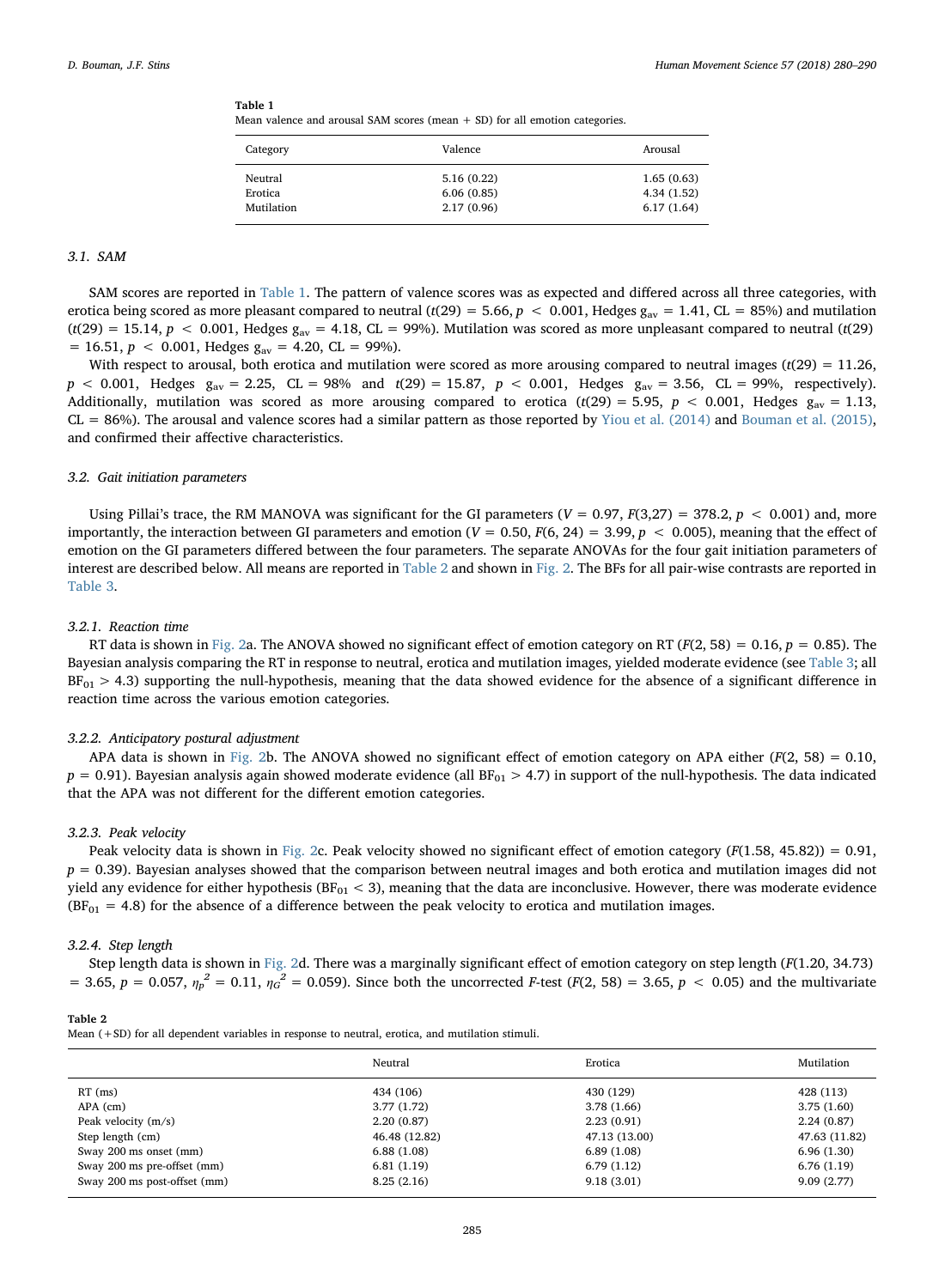<span id="page-6-0"></span>

Fig. 2. Four GI parameters (mean  $\pm$  SE) for neutral, pleasant and unpleasant conditions; (a) reaction time; (b) amplitude of the anticipatory postural adjustment; (c) peak velocity; (d) step length.

<span id="page-6-1"></span>Table 3

Bayes factors ( $BF_{01}$ ) for stimuli-comparisons of gait initiation (GI) parameters and sway path length.

|                      | Neutral-Erotica   | Neutral-Mutilation | Erotica-Mutilation |
|----------------------|-------------------|--------------------|--------------------|
| GI parameters        |                   |                    |                    |
| <b>Reaction Time</b> | 4.9               | 4.3                | 5.0                |
| APA                  | 5.1               | 4.9                | 4.7                |
| Peak Velocity        | 2.7               | 2.4                | 4.8                |
| Step length          | 0.05 <sup>a</sup> | 0.5 <sup>b</sup>   | 3.4                |
| Sway path length     |                   |                    |                    |
| Onset                | 5.1               | 4.1                | 4.3                |
| Pre-Offset           | 5.1               | 4.2                | 4.7                |
| Post-Offset          | 0.3 <sup>c</sup>  | 0.2 <sup>d</sup>   | 5.0                |

<span id="page-6-2"></span><sup>a</sup> BF<sub>10</sub> is equal to 2.1.5.<br><sup>b</sup> BF<sub>10</sub> is equal to 2.1.<br><sup>c</sup> BF<sub>10</sub> is equal to 3.7.<br><sup>d</sup> BF<sub>10</sub> is equal to 5.3.

<span id="page-6-3"></span>

<span id="page-6-4"></span>

<span id="page-6-5"></span>

tests were significant (e.g. Pillai's Trace:  $V = 0.39$ ,  $F(2, 28) = 8.80$ ,  $p < 0.01$ ), it can be concluded that there were significant differences in step length between the emotion categories to perform pairwise comparisons (cf. [Field, 2013, p. 563](#page-10-23)).

The pairwise comparisons showed no significant effect in step length for either the comparison between neutral and mutilation pictures ( $t(29) = -2.37$ ,  $p = 0.025$ , which is larger than the Bonferroni-corrected alpha = 0.017) or the comparison between erotica and mutilation pictures ( $t(29) = -0.95$ ,  $p = 0.35$ ). The results only showed a significant difference in step length between neutral and erotica pictures (t(29) = -3.47, p < 0.01, Hedges  $g_{av}$  = 0.049, CL = 74%), with participants taking a somewhat larger backward step in response to erotic pictures compared to neutral pictures. This significant difference in step length between neutral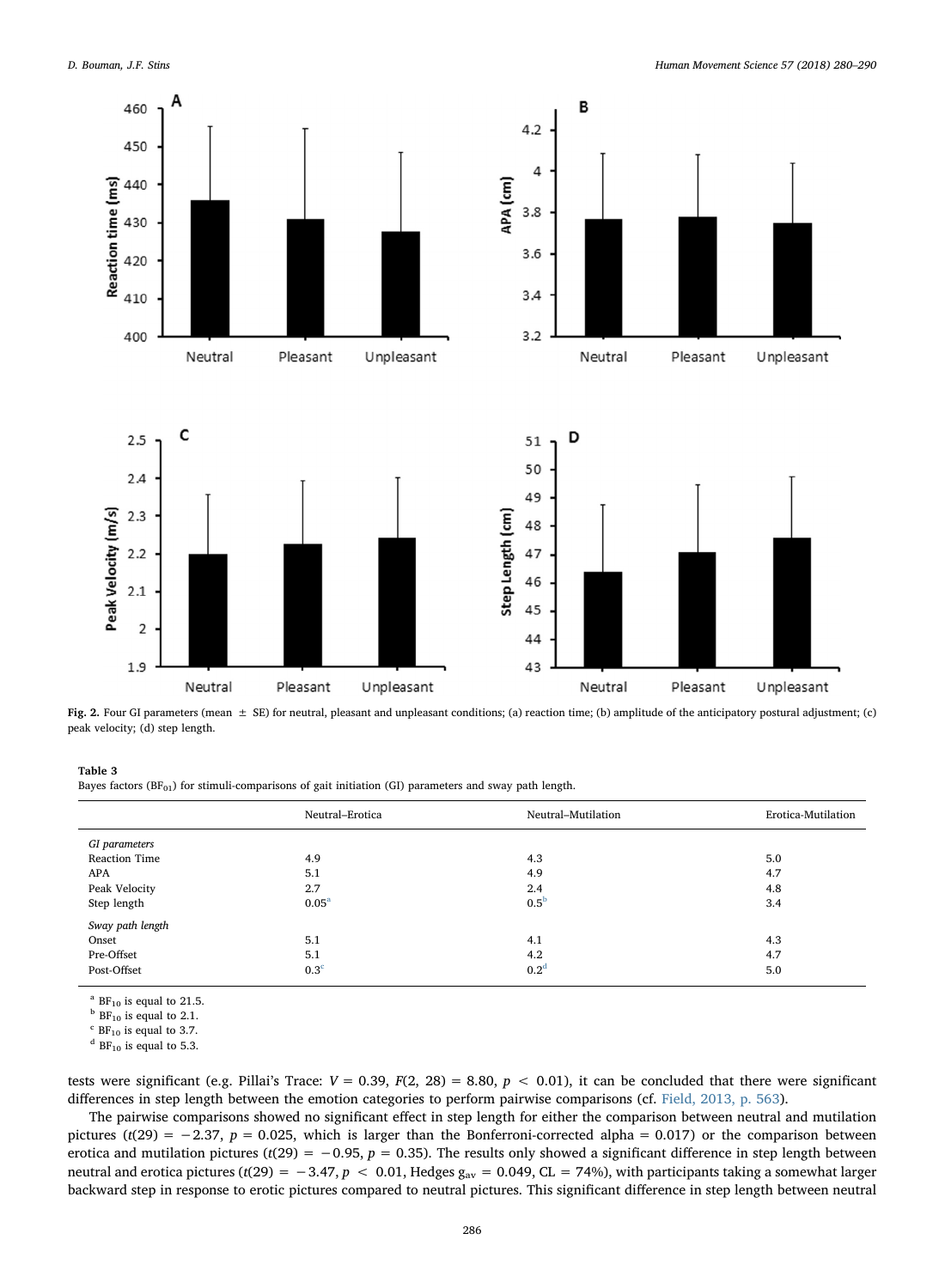<span id="page-7-0"></span>

Fig. 3. Sway path length (mean  $\pm$  SE) for neutral, pleasant and unpleasant conditions calculated over 200 ms at stimulus onset, pre-offset and post-offset.

and erotica pictures was supported by the Bayesian analysis of this comparison (BF<sub>01</sub> = 0.05, BF<sub>10</sub> = 21.5), which yielded strong evidence for a difference between the two conditions. The Bayesian analysis for the step length in the erotica and mutilation condition indicated moderate evidence ( $BF_{01} = 3.4$ ) in support of the null-hypothesis. Finally, the evidence for a difference between the neutral and mutilation condition was inconclusive ( $BF_{01} = 0.5$ ,  $BF_{10} = 2.1$ ).

#### 3.3. Sway path length

The three sway path lengths were compared using a  $3 \times 3$  RM ANOVA, which yielded a significant effect for emotion ( $F(2,58)$ ) = 3.72,  $p$  < 0.05,  $\eta_p^2$  = 0.11,  $\eta_G^2$  = 0.014), indicating that different emotion categories resulted in differing sway path length values, regardless of when the sway was measured.

A significant effect of the time within the trial when the sway was measured was also found ( $F(1.03, 29.90) = 30.42$ ,  $p < 0.001$ ,  $\eta_p^2 = 0.51$ ,  $\eta_G^2 = 0.39$ ). Looking at [Fig. 3,](#page-7-0) it seems evident that this significant result was driven by the increase in sway measured post-offset compared to the sway measured at onset and pre-offset, which likely showed adherence of the participants to the instructions, i.e., initiate a step.

Finally, a significant interaction was found between emotional category and time at which the sway was measured (F(2.36,68.49) = 4.55,  $p$  < 0.01,  $\eta_p^2$  = 0.14,  $\eta_g^2$  = 0.027), indicating that for the three different times at which sway was measured, emotion affected sway differentially.

The differences between the emotion categories within each sway time were investigated with separate post hoc paired samples ttests. All means are reported in [Table 2](#page-5-1) and shown in [Fig. 3.](#page-7-0) The BFs for all pair-wise contrasts are reported in [Table 3.](#page-6-1)

# 3.3.1. Sway path length 200 ms after onset

There was no significant difference in sway path length in the first 200 ms after picture onset between the three emotion categories. The differences between neutral and erotica pictures ( $t(29) = -0.096$ ,  $p = 0.92$ ), between neutral and mutilation pictures ( $t$ (29) = −0.71, p = 0.48), and between erotica and mutilation pictures (t(29) = −0.61, p = 0.54) were not significant. Looking at the BF for all three comparisons (all  $BF_{01} > 4.1$ ), the data showed moderate evidence in favor of the null-hypothesis, i.e. evidence in support of equality in sway for all three emotion categories.

### 3.3.2. Sway path length 200 ms before offset

No significant difference in sway path length was found 200 ms before offset between the three emotion categories. The difference between neutral and erotica pictures ( $t(29) = 0.20$ ,  $p = 0.84$ ), the difference between neutral and mutilation pictures ( $t(29) = 0.68$ ,  $p = 0.50$ ), and the difference between erotica and mutilation pictures (t(29) = 0.43,  $p = 0.67$ ) were all non-significant. The BF showed moderate evidence in support of the null-hypotheses (all  $BF_{01} > 4.2$ ).

# 3.3.3. Sway path length 200 ms after offset

A significant effect of emotion category on the sway path length 200 ms after the picture offset was found. The pairwise comparisons showed a significant difference in sway after the neutral compared to erotica pictures ( $t(29) = -2.66$ ,  $p < 0.05$ , Hedges  $g_{\text{av}} = 0.34$ , CL = 69%), and compared to mutilation pictures (t(29) = -2.83, p < 0.01, Hedges  $g_{\text{av}} = 0.33$ , CL = 70%) with both mutilation and erotica eliciting a higher sway path length, and thus more sway. No significant difference was found between the erotica and mutilation conditions ( $t(29) = 0.27$ ,  $p = 0.79$ ). The BF supported these conclusions, in that both comparisons with the neutral condition have a BF<sub>10</sub> above 3.7, showing moderate support in favor of a difference in sway between the neutral condition and the both erotica and mutilation conditions. In addition, the  $BF_{01}$  for the comparison between erotica and mutilation was 5.0, indicating moderate evidence in favor of no difference in post-offset sway between these two conditions.<sup>[3](#page-7-1)</sup>

<span id="page-7-1"></span><sup>&</sup>lt;sup>3</sup> As an additional check we calculated sway in the 200 ms preceding stimulus onset. As expected, postural immobility was identical across the three conditions, with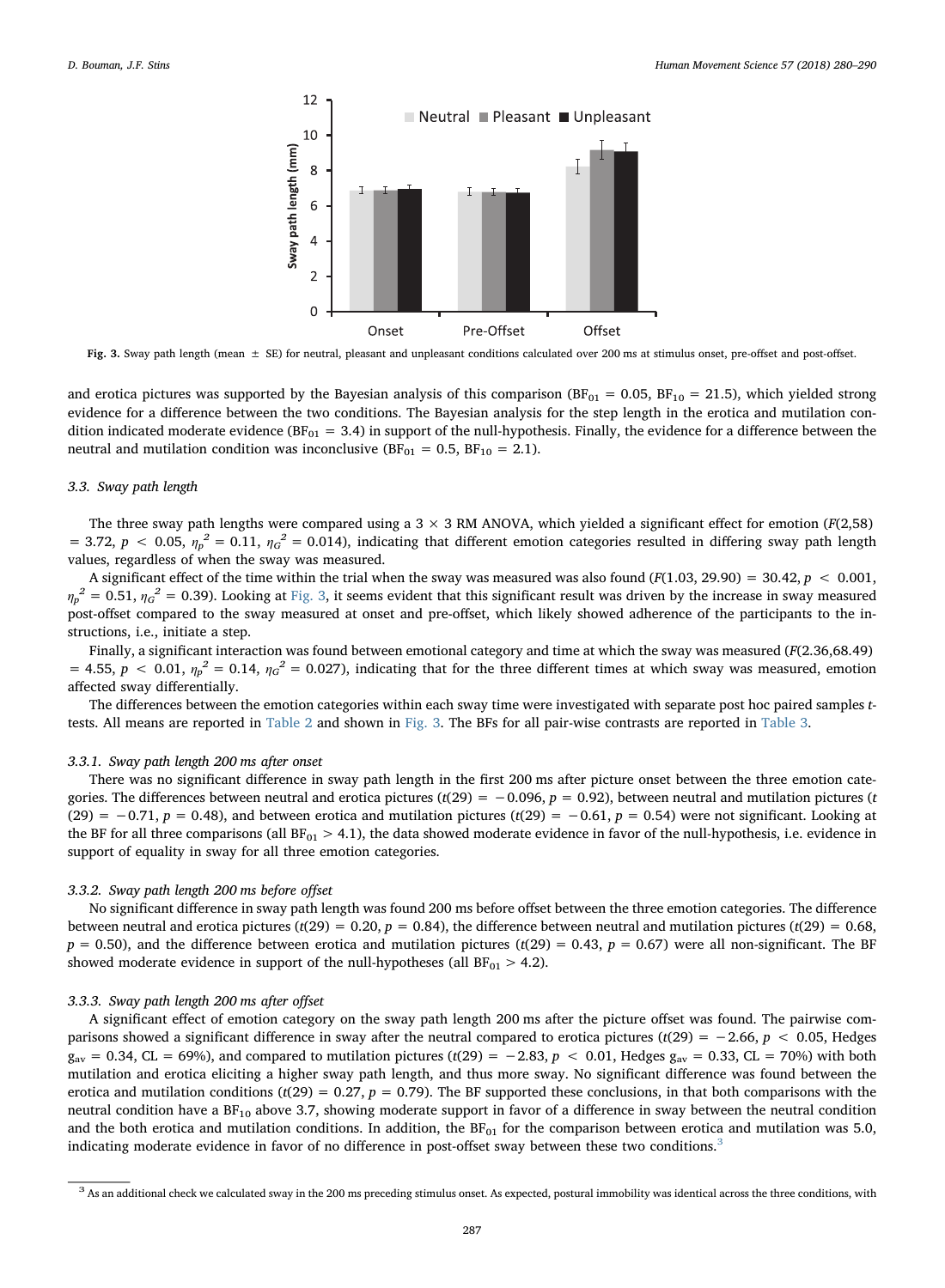# 4. Discussion

The aim of this study was to examine whether the organization of backward stepping would be affected by emotional content of affective pictures. The theoretical goal was to study avoidance behavior in isolation, and thereby test the DR hypothesis. A step in the backward direction results in an immediate increase in the distance between the actor and the emotion eliciting (i.e., potentially harmful) stimulus, thereby reducing the possibility of adverse consequences. According to the DR hypothesis, it would be easier to organize a step in the backward direction in response to unpleasant/threatening stimuli compared to other (neutral or positive) items. However, like previous studies including backward stepping, the results showed very little effect of emotional content on the gait initiation parameters of the backward step. The absence of a significant effects of emotion was evidenced by non-significant p-values. In addition, adding a new dimension compared to previous studies, Bayes Factors were calculated, which provided evidence for the null-hypothesis in almost all conditions.

Emotional content of the stimuli affected neither the RT nor the APA of the backward step. Both GI parameters revealed moderate evidence in favor of no difference between the emotional conditions. The evidence for the difference in peak velocity between the neutral and two emotional conditions was inconclusive. However, there was moderate evidence for similar peak velocities in the erotica and mutilation conditions. Finally, step length showed moderate evidence for a similar step length in the erotica and mutilation conditions as well, but inconclusive evidence for the difference between the neutral and mutilation condition. However, there was strong evidence for a larger step length in response to erotic compared to neutral stimuli, which was the only significant effect of emotion on backward gait initiation parameters. At present we have no explanation for this finding but it could reflect feelings of embarrassment, with a tendency to physically distance one-self from such pictures, despite their positive hedonic value. More generally, caution should be exercised in interpreting these results, as demand characteristics (especially after extended viewing) will likely also play a role.

The exploratory analysis of the sway path length in various places in the COP trace revealed differential effects of the experimental conditions on sway. Overall, there was more body sway after picture offset (which was the cue for the participant to initiate their step) compared to both picture onset and pre-offset. This likely shows adherence of the participants to the instructions: "Do not move as long as the picture is on the screen, initiate your step when the picture disappears." This increase in sway after offset does not reflect gait initiation, because early (impossibly fast) RTs below 200ms were excluded from further analysis. This general increase in sway after the cue is most likely to reflect the response to the cue (the disappearance) and the preparation for movement before the GI.

Emotion only showed a differential effect on postural immobility after offset. Moderate evidence was found that participants exhibited more postural movement after seeing erotic and mutilation pictures compared to neutral pictures. This effect was not due to movement initiation, because (1) all trials with fast RTs were removed (RT < 200 ms), and (2) RT did not show differences between the different emotion categories. An explanation could be that erotic and mutilation pictures caused a higher incentive to start moving (arousal was significantly higher for both categories compared to neutral pictures), increasing the amount of body sway, possibly as a precursor to actual step execution.

Similar to earlier studies on backward GI and emotion, but in contrast to the expectation based on the DR perspective, the current results did not show a pronounced effect of (unpleasant) emotion on backward gait initiation, with the exception of taking a larger step backward in response to an erotic picture compared to a neutral picture. [Yiou et al. \(2014\)](#page-10-11) found that the velocity at the time of swing foot-off was lower when seeing a pleasant picture compared to a neutral picture. These two results are the only ones within the literature that reflected an effect of emotion on backward stepping in isolation.

Our data are consistent with other studies that included backward stepping, which found no evidence for an effect of emotion on backward gait initiation. However, previous studies did not confirm the null-hypothesis. By using Bayesian statistics in the current study, we have shown evidence that emotion indeed hardly affects backward stepping. This points to a fundamental asymmetry between emotion-cued forward and backward GI since forward GI studies generally show an effect of emotion (i.e., [Stins & Beek,](#page-10-2) [2011\)](#page-10-2). There may be various reasons for the lack of GI findings and the effect of emotion on sway after the cue in the current experiment. It could be that emotions affect backward stepping in a different way compared to forward stepping. It seems that step initiation and execution are barely changed in response to emotional items (as shown by the negative results found by [Stins and Beek](#page-10-2) [\(2011\), Stins et al. \(2011, 2014\), Yiou et al. \(2014\)](#page-10-2) and the current experiment). However, in the brief time period between the cue and movement onset, the current data point to an effect of arousal. This pre-step sway has not been investigated in previous studies that included backward GI. Future research needs to determine whether emotion affects sway before backward step initiation.

Notable is that none of the GI or sway parameters revealed a difference between the erotic and mutilation conditions. Indeed, in all dependent variables the Bayes Factors pointed to moderate evidence in favor of the null-hypothesis (see [Table 3](#page-6-1)). This is an interesting finding given the expectation that mutilation stimuli were to have a greater effect on GI compared to erotic stimuli, based on the overarching hypothesis that backward stepping represents an avoidance behavioral response, aimed at avoiding unpleasant items and events. However, the only differences that were found (in step length and pre-step sway at offset) were between neutral and high-arousal pleasant and unpleasant stimuli. In other words, arousing stimuli, regardless of valence, had a greater effect on step length and pre-step sway than neutral stimuli. A comparable pattern has been found in previous gait initiation and quiet standing research ([Bouman et al., 2015; Horslen & Carpenter, 2011](#page-10-13)). Both [Bouman et al. \(2015\)](#page-10-13) and [Horslen and Carpenter \(2011\)](#page-10-1) found that

a sway path length of 6.7 mm on average.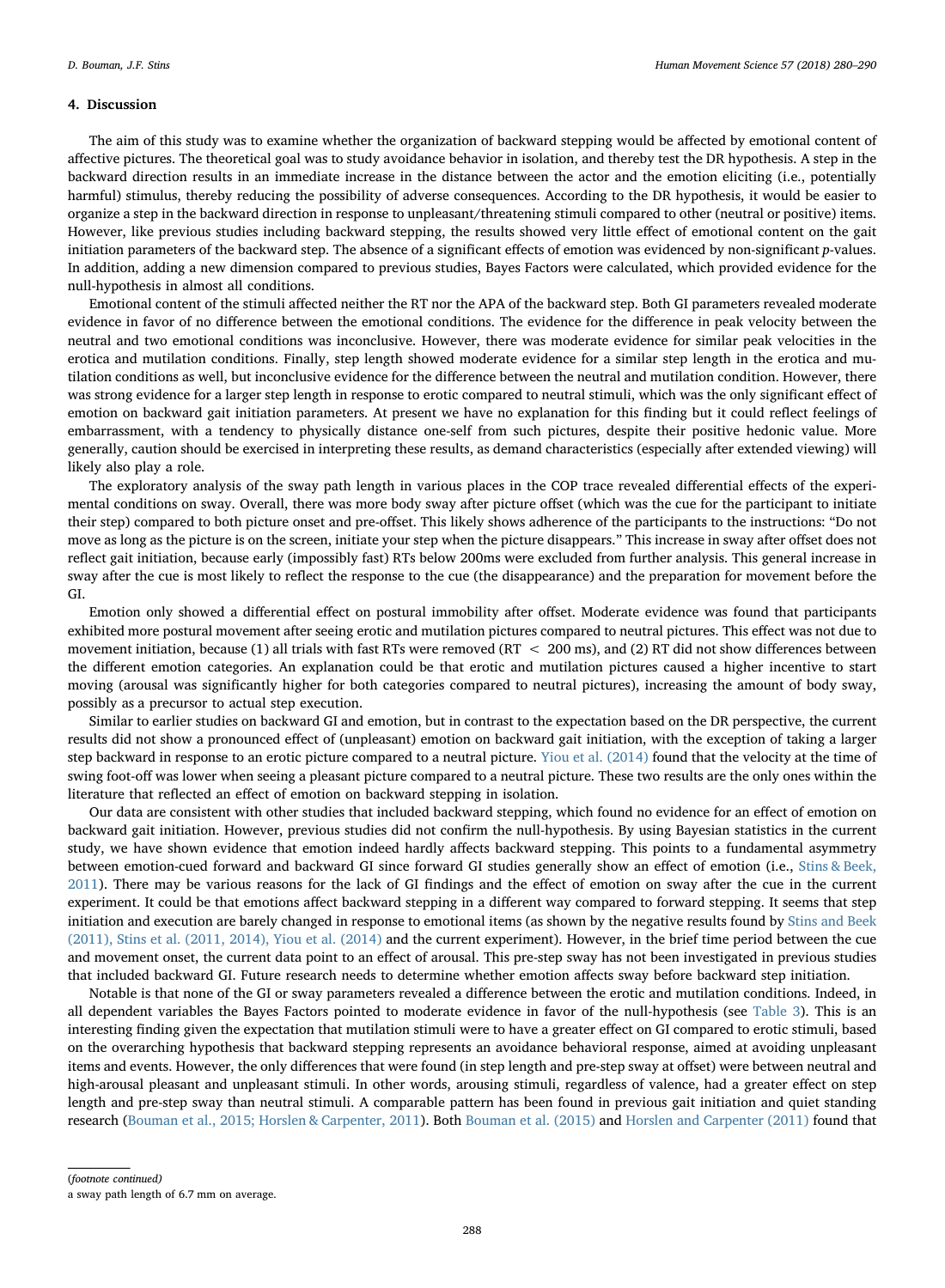there was no difference in respectively forward GI and postural sway between high-arousal pleasant and high-arousal unpleasant stimuli. Combined with the current results, this seems to suggest that differences in arousal (neutral vs. high-arousal stimuli) are stronger predictors of gait initiation and postural sway than differences in valence (pleasant or unpleasant). However, more research is needed to investigate the respective roles of valence and arousal on motivational direction, systematically varying these two core emotion dimensions. Relatedly, it could be argued that the stimuli chosen (all high arousal) might induce conflicting response tendencies and unexpected demand characteristics. For example, erotica might also induce feelings of embarrassment, and mutilation images might also induce empathy. We note that in our previous experiment ([Stins et al., 2015a, 2015b](#page-10-9)), where we employed a largely overlapping stimulus set, we found clear effects of picture category on forward GI. In general, the choice of an appropriate stimulus set to induce behavioral tendencies is the corner stone of these types of experiment and requires careful consideration.

It is difficult to reconcile the findings of the current experiment with the DR hypothesis. The findings seem to suggest that backward stepping GI parameters are largely unaffected by emotional stimuli, whereas the DR hypothesis would predict that participants should be inclined to increase the distance between themselves and unpleasant stimuli. An explanation for this lack of findings could reside in the offset-paradigm, since participants did not respond to the unpleasant image per se, but to its disappearance (which could be interpreted as a pleasant event). Indeed, previous research has shown that differences exist in forward GI when directly comparing the onset- and offset-paradigm ([Stins et al., 2015a, 2015b\)](#page-10-9). However, this explanation does not seem likely since previous research not using the offset-paradigm ([Stins & Beek, 2011; Stins et al., 2011, 2014; Yiou et al., 2014\)](#page-10-2) also reported negligible effects of emotion on backward stepping. Also, it might be argued that backward stepping may not be an ideal response set to study avoidance motivation. Typical avoidance reactions (e.g., flight from imminent danger) might involve triggering and execution of a motor program consisting of turning the whole body and then running away. If it is the case that a single backward step is only loosely coupled to avoidance motivations, this might explain the lack of significant findings. But given that many earlier studies had added a condition involving backward stepping, we deemed it worthwhile to scrutinize how this movement pattern is coupled to affective stimuli, and thereby inform future experiments involving emotion-induced GI.

Since our analysis of postural immobility was exploratory, the interpretation of these results must be done with caution (see [Wagenmakers et al., 2012](#page-10-19)). We would therefore like to suggest ideas for future research in which the role of postural immobility can be investigated. One research domain where sway (reduction) is important concerns studies on the fear response known as 'freeze'. Physiological parameters that indicate freezing behavior are bradycardia (slowing of the heart rate), an overall reduction in movement, and increased muscle tonus [\(Hagenaars, Oitzl, & Roelofs, 2014](#page-10-24)). Studies within the whole-body movement paradigm discussed by [Hagenaars et al. \(2014\)](#page-10-24) mainly report data of participants standing still on a force platform, without having to perform a postural task, except looking at images or clips on a screen. In those studies, it has often been found that unpleasant images or clips cause a freeze-like response. Our data suggest the opposite of a freeze response, with high-arousing unpleasant (and pleasant) images causing an increase in postural sway, i.e., the converse of freeze. It could be that the freezing response is mainly present in the quiet standing paradigm, and not in the GI paradigm. This could be due to participants having to execute a postural motor program (GI), instead of standing quietly during picture viewing. Alternatively, it could be that freeze is not an isolated event, localized within a narrow time bin, but that it instead influences various stages of motor parameterization. Future research could analyze freeze-like behavior within the GI paradigm in more detail. [Hagenaars et al. \(2014\)](#page-10-24) suggest that postural immobility effects alone should be interpreted with caution, since these could reflect a response to arousing or novel stimuli, instead of the freeze response. It is therefore important to also monitor heart rate and muscle activity, in addition to motor output, to obtain a more complete picture of the hypothesized freezing response. Likewise, postural responses to emotion might be modulated by excessive trait anxiety, such as in PTSD (e.g., [Fragkaki, Roelofs, Stins, Jongedijk, & Hagenaars, 2017](#page-10-25)) but to our knowledge our participants did not suffer from such a condition.

In conclusion, the current experiment has shown evidence that backward gait initiation is unaffected by emotional content. However, these data point toward increased postural sway just before gait initiation, where participants showed increased postural movement following erotic and mutilation images compared to neutral images. Hence, despite the absence of an effect of emotion on the control of backward GI, we did observe pre-step postural activity to the emotional images, which shows that the images have the potential to affect our postural behavior, possibly mediated by arousal and not valence.

# Funding

This research was funded by the Netherlands Organisation for Scientific Research (NWO) Grant No.: 406-14-077.

#### Ethical approval

All procedures performed in studies involving human participants were in accordance with the ethical standards of the institutional and/or national research committee and with the 1964 Helsinki declaration and its later amendments or comparable ethical standards.

#### References

<span id="page-9-1"></span><span id="page-9-0"></span>[Azevedo, T. M., Volchan, E., Imbiriba, L. A., Rodrigues, E. C., Oliveira, J. M., Oliveira, L. F., & Vargas, C. D. \(2005\). A freezing-like posture to pictures of mutilation.](http://refhub.elsevier.com/S0167-9457(17)30326-3/h0005) [Psychophysiology, 42](http://refhub.elsevier.com/S0167-9457(17)30326-3/h0005), 255–260. Bakeman, R. (2005). Recommended effect size statistics for repeated measures designs. Behavior Research Methods, 37, 379–384. [http://dx.doi.org/10.3758/](http://dx.doi.org/10.3758/BF03192707)